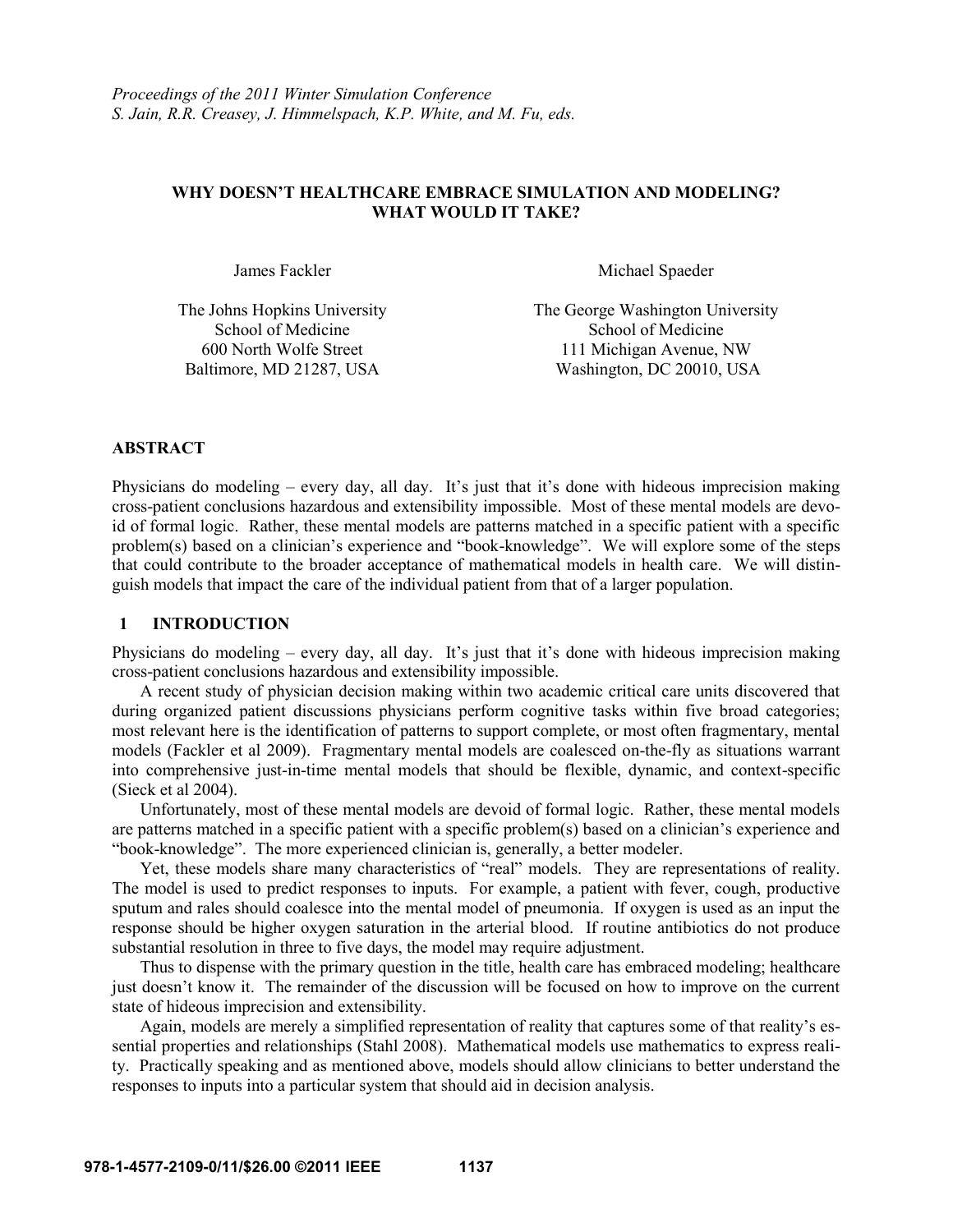We will explore some of the steps that could contribute to the broader acceptance of mathematical models in health care. We will distinguish models that impact the care of the individual patient from that of a larger population.

#### **2 BREAK THE MODELED REALITY INTO SMALL PIECES**

At first blush, much of what makes modeling so attractive as a decision analysis tool in patient care is exactly what scares so many physicians. The concept that mathematics can be employed to create a modeled reality is difficult for the typical physician to comprehend. Physicians are trained largely in the biological sciences from which most mathematics is removed. The first step in demystifying models in the eyes of physicians may be to simply break down the modeled reality into small pieces and generating comfort in "super-human" solutions to "simple" problems.

Physicians definitely have at least an elementary understanding of the many feedback systems that exist in the human body (e.g. hypothalamic-pituitary-adrenal axis). While these systems can be quite complex, at their basic level, they are simply systems that consist of multiple interrelated variables. Medical educators have long relied on the method of breaking down these systems into their individual components in order to teach students how these components relate to one another. So the student learning about the body's stress response starts with the production of cortisol in the adrenal gland, which in turn, inhibits the hypothalamus and pituitary gland downstream. This approach allows the students to develop an appreciation for both the normal and abnormal function of this system.

This approach also works at the bedside. The infant with temperature instability is placed in an incubator in the nursery. How does the incubator "know" that it is providing a sufficient amount of heat to normalize the infant's temperature while not overheating the baby? The incubator simply uses a closed loop system via a transcutaneous monitor to sense the infant's body temperature (input) to regulate the ambient temperature of the incubator (output). Experienced clinicians learn to understand the child's physiology not by analyzing the input but rather by analyzing the variations in output. When the clinician begins to understand the models as extensions of the simplest components, inputs and outputs, it is monumentally easier to understand and hopefully possible to extend.

# **3 CHOOSE THE RIGHT FIELD**

It can be argued that applications of modeling will generally be applicable for a broad array of medical specialties and subspecialties, we will focus on the fields of anesthesiology and intensive care medicine. Anesthesiology and intensive care medicine are not only the chosen fields of the authors, but also represent two of the fields that are most ripe for acceptance of modeling.

Anesthesiologists and intensivists have long been among the early adaptors of advanced technology in healthcare. There are descriptions of closed-loop (model-based) systems for control of anesthesia from the 1950's (Kiersey et al 1954) and blood pressure control from the 1980's (de Asla et al 1984). Just like the audiophile who requires expensive state of the art equipment with which to listen to his favorite music, anesthesiologists and intensivists often seek out the latest and greatest tools to monitor a patient's clinical status through both invasive and noninvasive means. The resulting increase in data quality, quantity and availability furnished to the physician can potentially strengthen clinical decision-making but not without the potential for data overload.

No two fields rely more heavily on physiologic data on a minute-to-minute basis than anesthesia and intensive care medicine. In the operating room and ICU, both reliable assessments of physiologic state and the responses to interventions are important for decision making. The volume of information available to the physician in the care of a critically ill patient can often be overwhelming leading to a reliance on experience and subjective decision-making. For example, on a typical morning rounds in an ICU, an intensivist can be confronted with more than 200 variables in a critically ill patient (Fried 2001), rendering it impossible for even an experienced physician to develop a mental response to any problem involving more than two or three dichotomous decisions (Miller 1956). In view of the high dimension of data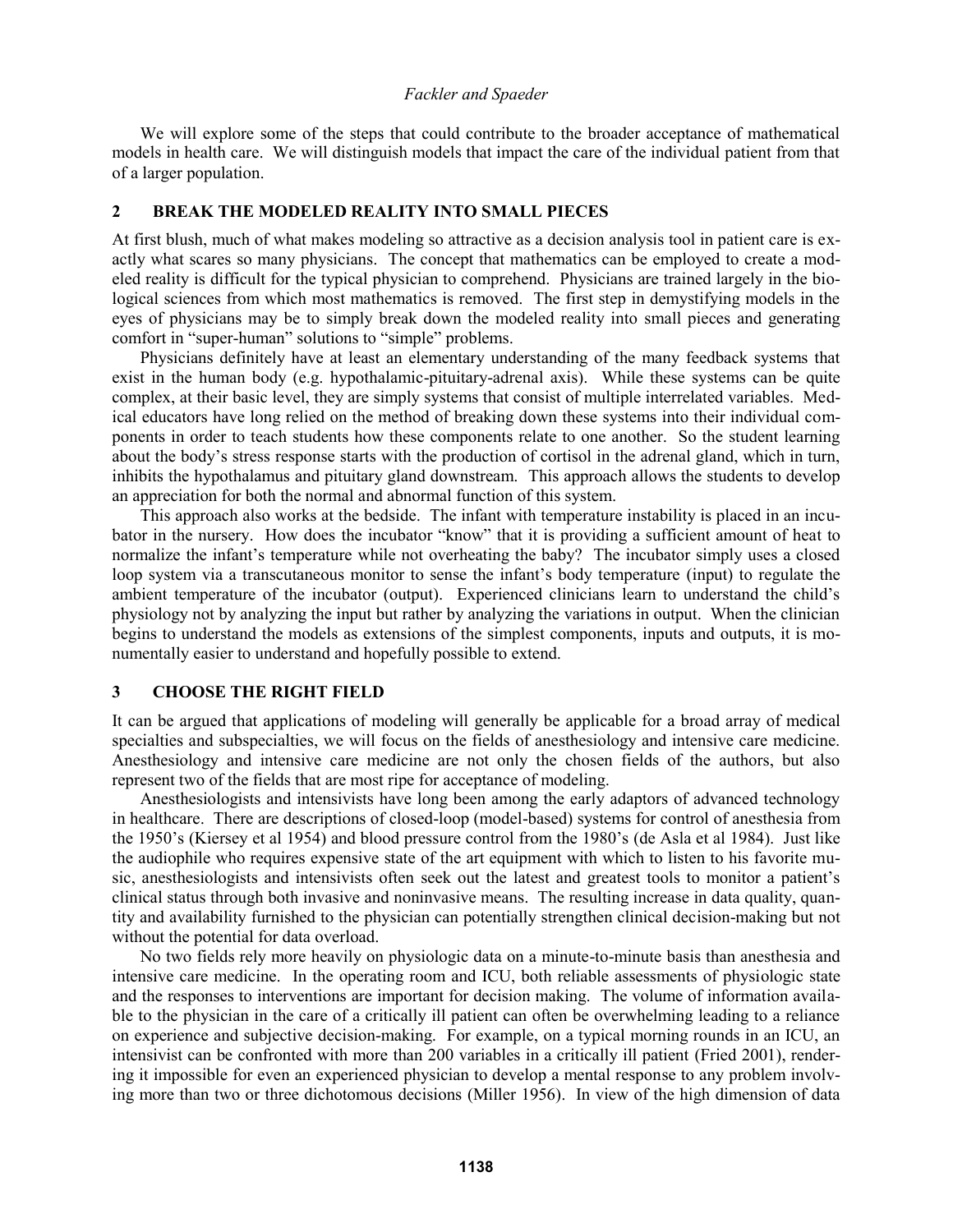required to be analyzed in short spans of time, significant problems arise from the natural limitations of human beings (Imhoff 2002).

Within the multitude of variables analyzed in the care of the critically ill patient, multiple relationships exist. The relationships can be both direct and indirect (i.e., they are induced by other variables). Distinguishing between direct and indirect relationships among observed variables and primary and secondary consequences of medical interventions is difficult from experience alone (Imhoff 2002). The establishment of these relationships without introducing excessive noise into the system becomes an essential, albeit difficult, task for the clinician to undertake.

### **4 THEY REALLY COULD USE HELP WITH REPETITIVE, EASILY MODELED TASKS**

Again, an intensive care physician may have literally hundreds of variables to consider in the care of a typical critically ill patient. While the applications of modeling have become increasingly complex in recent years, physicians can really use help with repetitive, easily modeled tasks. It follows that if the physician understands the role of modeling in the simple tasks, embracing modeling in general, will be easier.

There is a wealth of evidence that good glycemic control in critically ill patients improves morbidity and mortality outcomes (Krinsley 2008; Kavanagh 2010). The typical process involves the frequent monitoring of a patient's serum glucose level and the addition or modification of insulin therapy based on the serum glucose level and physician judgment. In recent years, there has been widespread adoption of treatment protocols related to glycemic control in an effort to reduce the variability of care and improve outcomes in critically ill patients (Chase et al 2011). Protocolized care, however, does not address the variability of outcome due to inter- and intra-patient variability, as it relates to both physiologic state and therapeutic response (Chase et al 2011). More recently, because of human fallibility and the fear of "overshoot" resulting in serious morbidity from unintended hypoglycemia, the push has not been for better models. Rather, most clinicians have shifted the target glucoses higher. It is here where the "superhuman" models would be the right place to start.

Glycemic control is one of the simple tasks in the care of the critically ill patient for which physiologic modeling has been applied. In recent years, there have been a number of papers published on this topic with a variety of modeling techniques proposed. Many authors have taken great steps to frame the debate around the use of physiologic modeling as a method to improve patient safety (Chase et al 2011). The value of models as a patient safety tool can't be underestimated, especially as it relates to increasing physician acceptance of the models.

We all know the child who refuses to eat eggs, yet will eagerly consume large quantities of chocolate chip cookies despite the fact that eggs are a major ingredient of this delicious treat. Physicians can behave in a very similar manner, expressing an outright aversion to modeling while not realizing the degree to which it is already prevalent in the management of patients. Take for example the use of ventilators to support the respiratory function of patients. In a simple mode like pressure support ventilation, flow (output) from the ventilator is constantly changing to maintain pressure (input) constant through inspiration (Branson 2002). The ventilator is using modeling, in this case a closed-loop control system, to adapt to changes in the patient's pulmonary physiology (e.g. compliance, respiratory rate).

#### **5 TEACH MORE MATHEMATICS IN SCHOOL**

It is a fact of life that a true appreciation of the application of models in the delivery of care requires at least some basic understanding of the mathematics involved. It is unreasonable to think that a typical medical student will receive instruction in probability theory and statistics such that they define a Markov process or construct an ARIMA model. It is reasonable, however, to advocate for increased exposure of students and trainees to mathematics and statistics as part of the medical education process.

In the United States, there is no uniform requirement regarding prerequisites in mathematics or statistics for admission to medical school as there are for the physical and biologic sciences. Some schools require one to two semesters of "college mathematics" while others encourage, but do not require, appli-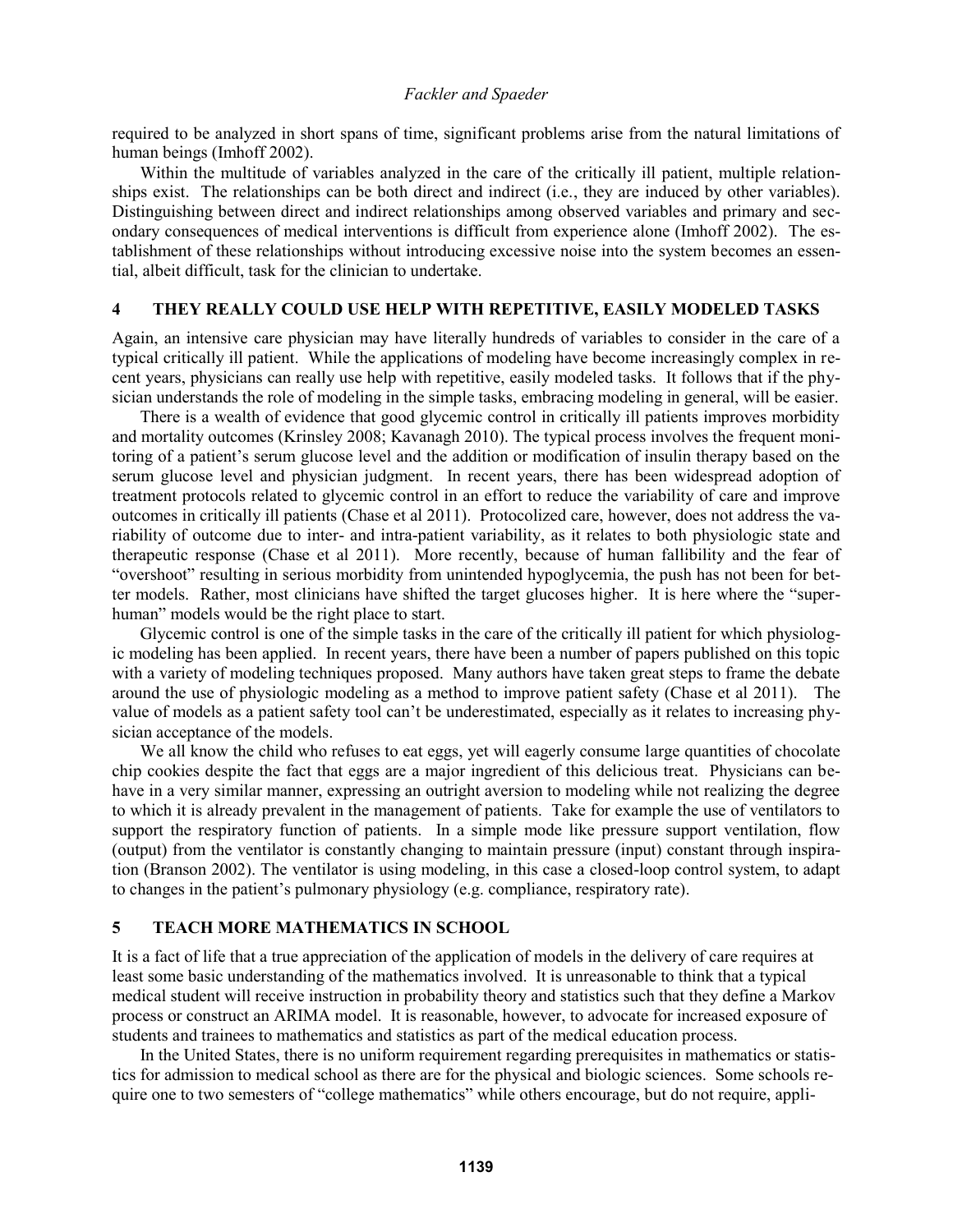cants to undertake in coursework in calculus and statistics. In medical school, a minimal amount of biostatistics is offered and often doesn't extend beyond the instruction of the concepts of sensitivity and specificity.

In recent years, there has been an increased emphasis placed on testing biostatistical concepts on the specialty and subspecialty board exams in the United States. This increased emphasis has resulted in the improvement of postgraduate curriculums to include some instruction in statistics and biostatistics. While most curriculums "teach to the test", this is a move in the right direction. We would advocate for even more curricular improvements at both the medical school and postgraduate levels to include topics like regression analysis and data analysis.

# **6 HIDE THE MATH OR CREATE ABSTRACTIONS OF THE MATH THAT MORTALS CAN UNDERSTAND.**

Of all the suggestions, this we believe to be the most important. All effective models will be automated. Transparency will be crucial. The user interface for even a "simple" glucose control model must show previous inputs (i.e., glucose), outputs (i.e., insulin doses), trends and their correlation with the expected, and a projection into the near future. The math must be reduced and/or translated into language the user can understand and trust. Where explicit algorithms cannot be articulated (as in some neural networks), approximations must be created. Recently published statements like, "…However, the Archimedes Model is large and complex and uses mathematics that may be unfamiliar to some persons… (Eddy et al 2011)" must be obliterated.

# **7 BUILD INCREASINGLY COMPLEX MODELS – PATIENT SPECIFIC?**

The path to broader physician acceptance of modeling in the process of patient care delivery is impacted by a variety of issues. With greater insight, awareness and education hopefully follows broader acceptance. What may be lost in the acceptance process by the physician is the high level of innovation required for model development. Once broader acceptance has been achieved, innovation must take center stage.

Up to now, we've focused on the use of modeling to help the physician in the delivery of care of the individual patient. Healthcare modeling for the most part has focused on populations, both small and large. Infectious disease surveillance, resource allocation and optimization, health technology assessment and health policy decision-making are just a few of the applications of population level models (Burke 2006).

There has been widespread acceptance of population-based models by a variety of stakeholders – health economists, health policy makers, health insurers and the pharmaceutical industry, to name a few. Governmental entities of the United States, Canada and the UK all use some form of modeling in the comparative effectiveness analysis of healthcare policies and interventions.

So where does this leave the individual clinician? In many respects, the process of acceptance of modeling at the population level is the same for acceptance of any new therapy or process in healthcare: What is the evidence? How strong is the evidence? What is the value of the model/therapy/process? Can we validate the model? As the role of modeling in population health has become more widespread and increasingly complex, the tools and methodologies employed for model evaluation and validation must continue to keep pace (Fone et al 2003; Kopec et al 2010).

While the use of modeling in areas like comparative effectiveness analysis and infectious disease surveillance can ultimately trickle down, the individual clinician needs help with day-to-day and patient-topatient decision-making. If the aforementioned intensive care physician is faced with upwards of 200 variables on each day's rounds, it follows that an enormous of amount of data must exist for the population of patients treated in the ICU. How does the physician utilize this vast wealth of population data to inform the decision making process? A number of entities (e.g., Archimedes (Eddy 2006)) have seized upon the opportunity for data mining and model development employing these large sets of data. The re-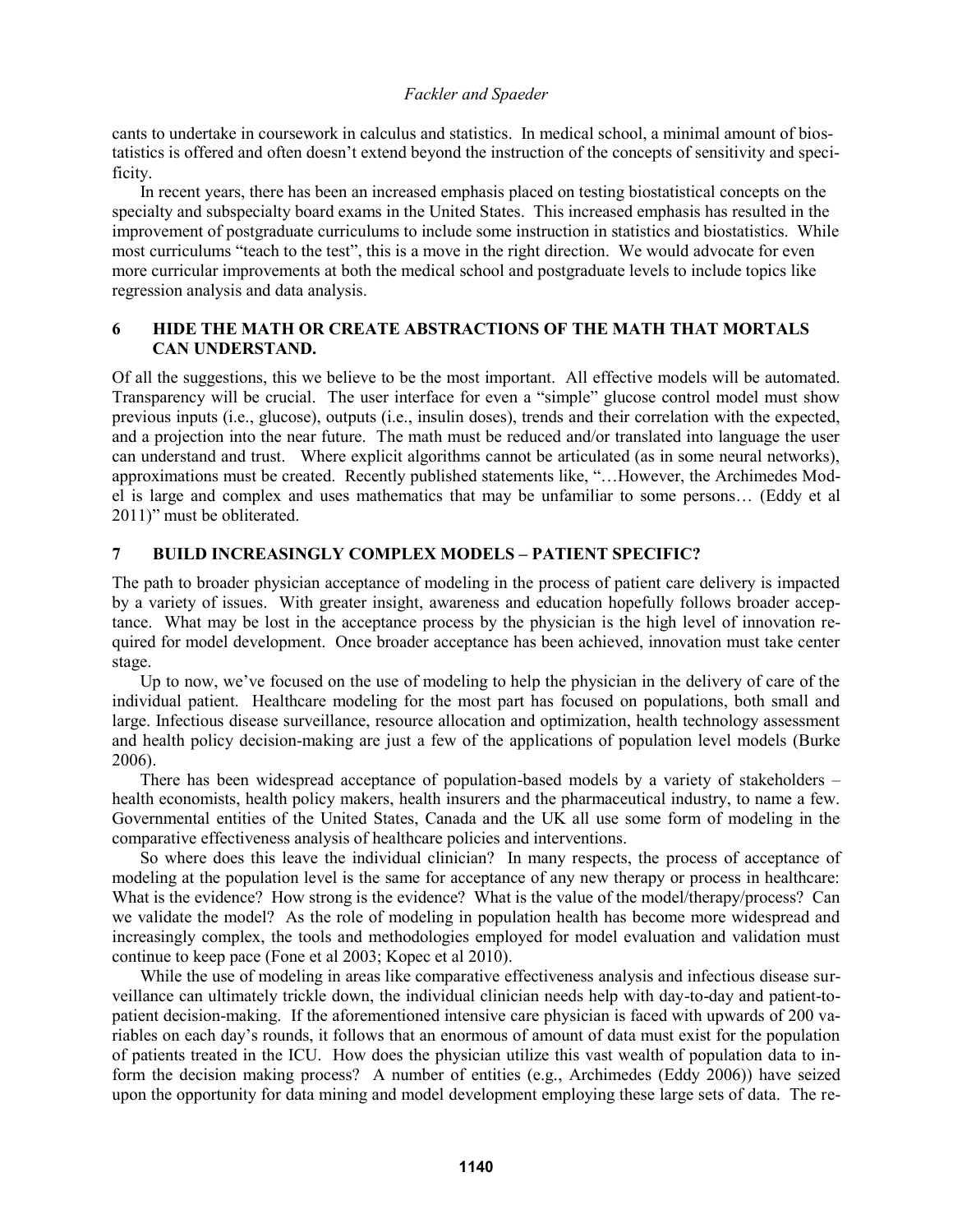sult is population and physiology based models that provide a number of outputs (e.g. clinical outcomes, quality of life) for a variety of healthcare questions.

# **REFERENCES**

- Branson, R., J. Johannigman, R. Campbell and K. Davis. 2002. "Closed-loop mechanical ventilation." *Respir Care*, 47(4),427–51; discussion 451–3.
- Burke, D., J. Epstein, D. Cummings, J. Parker, K. Cline, R. Singa and S. Chakravarty. 2006. "Individualbased computational modeling of smallpox epidemic control strategies." *Acad Emerg Med*, 13(11),1142-1149.
- Chase, J., A. Le Compte, J. Presier, G. Shaw, S. Penning and T. Desaive. 2011. "Physiologic modelling, tight glycemic control, and the ICU clinician: what are the models and how can they affect practice?" *Ann Intensive Care*, 1(1),11.
- de Asla, R., Benis AM, Jurado RA, Litwak RS. 1984. Management of postcardiotomy hypertension by microcomputer-controlled administration of sodium nitroprusside. J Thorac Cardiovasc Surg. 89(1):115–120.
- Eddy, D. 2006. "Linking electronic medical records to large-scale simulation models: can we put rapid learning on turbo?" *Health Aff* (Millwood), 26(2),125–36.
- Eddy D., J. Adler and B. Patterson. 2011. Individualized guidelines: the potential for increasing quality and reducing costs. Ann Intern Med. 2011;154(9):627–634.
- Fackler, J., C. Watts, A. Grome, T. Miller, T. Crandall and P. Pronovost. 2009. "Critical care physician cognitive task analysis: an exploratory study." *Critical Care*, 13:R33.
- Fone, D., S. Hollinghurst, M. Temple, A. Round, N. Lester, A. Weightman, K. Roberts, E. Coyle, G. Bevan and S. Palmer. 2003. "Systematic review of the use and value of computer simulation modeling in population health and health care delivery." *J Public Health Med*, 25(4):325-335.
- Fried, R., U. Gather, M. Imhoff. 2001. Online pattern recognition in intensive care medicine. *Proc AMIA Symp*, 184-188.
- Imhoff, M. and R. Fried. 2002. "Detecting relationships between physiological variables using graphical modeling." In *Proceedings of the AMIA Symposium,* 340-344.
- Kavanagh, B. and K. McCowen. 2010. "Glycemic control in the ICU." *New England Journal of Medicine*, 363, 2540-6.
- Kiersey, D., A. Faulconer and R. Bickford. 1954. "Automatic electroencephalographic control of thiopental anesthesia." *Anesthesiology*,15(4), 356–364.
- Krinsley, J. 2008. "Glycemic variability: a strong independent predictor of mortality in critically ill patients." *Crit Care Med*, 36(11), 3008-13.
- Kopec, J., P. Fines, D. Manuel, D. Buckeridge, W. Flanagan, J. Oderkirk, Abrhamowicz, S. Harper, B. Sharif, A. Okhmatovskaia, E. Sayre, M. Rahman and M. Wolfson. 2010. "Validation of populationbased disease simulation models: a review of concepts and methods." *BMC Public Health*, 10, 710.
- Miller, G. 1956. "The magical number seven plus or minus two: some limits on our capacity for processing information." *Psychological Review*, 63(2), 81–97.
- Sieck, W., G. Klein, D. Peluso, J. Smith and D. Harris-Thompson. 2004. "A model of sensemaking." In *U.S. Army Research Institute for Behavioral and Social Sciences A*, VA. Fairborn, OH: Klein Associates.
- Stahl, J. 2008 "Modelling methods for pharmacoeconomics and health technology assessment." *Pharmacoeconomics*, 26(2), 131-148.

#### **AUTHOR BIOGRAPHIES**

**JAMES FACKLER** is an Associate Professor in the Departments of Anesthesiology, Critical Care Medicine and Pediatrics at the Johns Hopkins University School of Medicine. He received his B.S. in biology